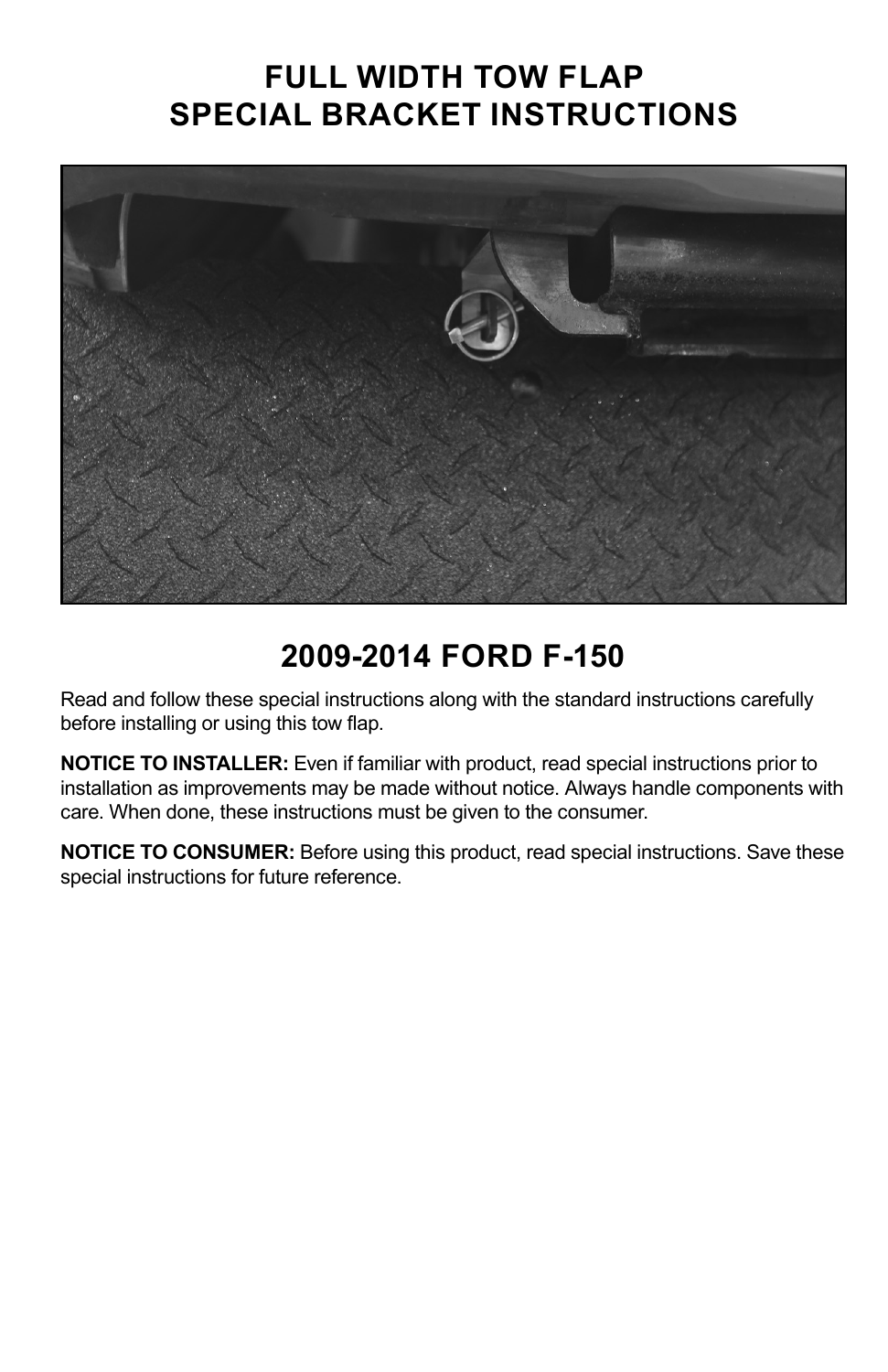# **PREPARATION**

#### **TOOLS NEEDED**

- Ratchet with 10 mm socket
- Protective eyewear

! **CAUTION: Over tightening hardware may damage components or truck.**

# **1: INSTALLING MOUNTING BRACKETS**

A. At rear of box, remove indicated bolt with ratchet and 10 mm socket.



B. Insert bolt through round hole in mounting bracket.

C. Position mounting bracket end with long slot toward front of box and reinsert bolt into bolt hole.

D. Tighten bolt with ratchet and 10 mm socket until snug, but not completely tight.

**NOTE:** Bolt will be fully tightened during tow flap installation.

E. Repeat Steps 1A-D to install mounting bracket on opposite side.

F. **For remaining tow flap installation, refer to standard instructions.**